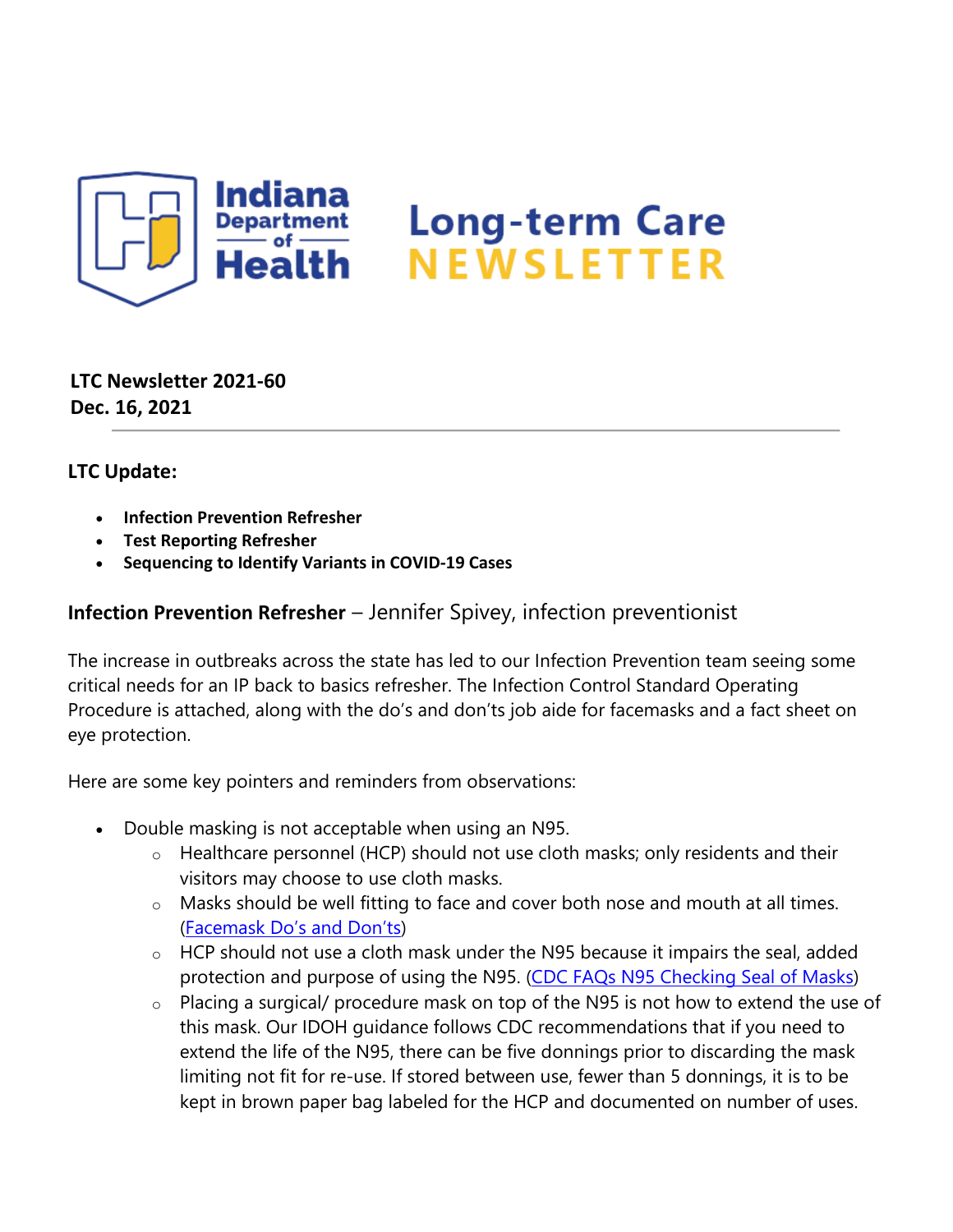- Eye protection should be worn by all HCP when Indiana has substantial to high community transmission when delivering care to the residents. (See [IC SOP for LTC in IP Toolkit](https://www.coronavirus.in.gov/files/IN_COVID-19%20IP%20Toolkit%20ISDH_12.14.21.pdf) & [Basics](https://protect2.fireeye.com/v1/url?k=1fa74406-403c7ce2-1fa30d06-8621b744bf41-dbb2f88c8641b675&q=1&e=fbf63b96-26df-4d0c-947f-73cf3a65def1&u=https%3A%2F%2Fcontent.govdelivery.com%2Fattachments%2FINSDH%2F2021%2F12%2F16%2Ffile_attachments%2F2024633%2FFactsheet_EyeProtect3.pdf)  [of Eye Protection for COVID-19\)](https://protect2.fireeye.com/v1/url?k=1fa74406-403c7ce2-1fa30d06-8621b744bf41-dbb2f88c8641b675&q=1&e=fbf63b96-26df-4d0c-947f-73cf3a65def1&u=https%3A%2F%2Fcontent.govdelivery.com%2Fattachments%2FINSDH%2F2021%2F12%2F16%2Ffile_attachments%2F2024633%2FFactsheet_EyeProtect3.pdf)
	- o Preservation of protective eyewear/goggles or face shield: Do not touch eye or face protection during use.
	- o Hand hygiene must be performed after any touching.
	- $\circ$  Eye protection should be close to face with no gaps at top, bottom or sides of eyes. (see examples - Basics of Eye Protection for COVID-19)
	- o Hand hygiene must be performed before and after donning and doffing eye or face protection.
- Conventional use PPE
	- o PPE gown, masks, gloves should all be at conventional use at this time. Please refer to single use resident care PPE as noted in the COVID 19 Infection Control for LTC [facilities 11.22.21.](https://protect2.fireeye.com/v1/url?k=f265f532-adfecdd6-f261bc32-8621b744bf41-496744f15014cb95&q=1&e=fbf63b96-26df-4d0c-947f-73cf3a65def1&u=https%3A%2F%2Fcontent.govdelivery.com%2Fattachments%2FINSDH%2F2021%2F12%2F16%2Ffile_attachments%2F2024640%2FCOVID%252019%2520Infection%2520Control%2520for%2520LTC%2520facilities%252011.22.21.pdf)
		- Please discard all old IDOH guidance documents to assure the current guidance is followed.
	- The following N95 masks are available via the [Langham Portal.](https://protect2.fireeye.com/v1/url?k=84889abe-db13a25a-848cd3be-8621b744bf41-60f7de371de9ce9b&q=1&e=fbf63b96-26df-4d0c-947f-73cf3a65def1&u=https%3A%2F%2Fwarehouse.elangham.com%2FAccount%2FLogOn%3FReturnUrl%3D%252F)

| Item  | Status    | Unit | Description                                                                                            | <b>Brand</b> |
|-------|-----------|------|--------------------------------------------------------------------------------------------------------|--------------|
| 46727 | Available | FA   | RESPIRATOR, CLINICAL REGULAR N95<br>PARTICULATE FILTER AND SURGICAL MASK<br>35/BOX 6BOX/CASE, 210/CASE | Halyard      |

Facilities can request additional N95s by submitting a completed [213RR](https://www.coronavirus.in.gov/files/213RR.pdf) to the [ISDHDEPLogistics@isdh.in.gov](mailto:ISDHDEPLogistics@isdh.in.gov) inbox.

• [Outbreak Testing for COVID-19 Contact Tracing Process 12.9.21](https://www.coronavirus.in.gov/files/IN_COVID-19_POC_test_reporting%2011.5.21.pdf)

The IP Toolkit – [Revised 12/14/2021](https://www.coronavirus.in.gov/files/IN_COVID-19%20IP%20Toolkit%20ISDH_12.14.21.pdf) to include a new tool for use if needed for contact tracing. Contact tracing is option 1 for facilities vs option 2 to cast a wider net for testing all residents when there is an exposure. We hope this tool will help guide the facilities to use Option 1.

**Test Reporting Refresher** – Dr. Shireesha Vuppalanchi, medical director for long-term care

- IDOH has noticed facilities continue to miss reporting test results. Reminder to report test results as per LTC Facility Data Submission quidelines 10.19.20.pdf.
- Some facilities asked for information on the extension of BinaxNOW™ COVID-19 Ag Card expiration date. You can find Abbott's previous letter at [BinaxNOW Extension Update](https://www.coronavirus.in.gov/files/BinaxNOW%20Expiration%20Date%20Extension%20-%2012%20month.pdf)  [5/7/2021.](https://www.coronavirus.in.gov/files/BinaxNOW%20Expiration%20Date%20Extension%20-%2012%20month.pdf)